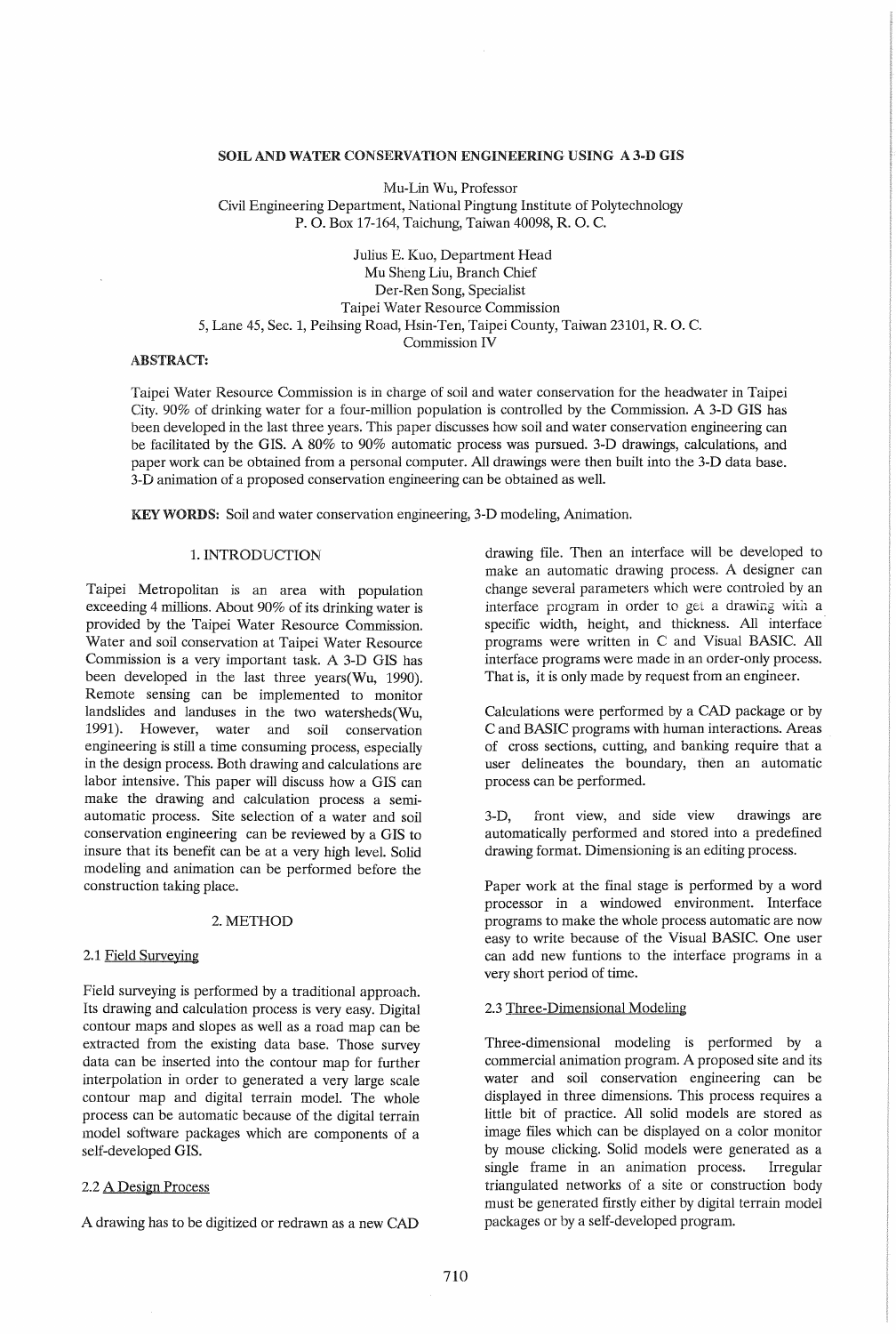# 2.4 Animation

Commercial animation programs are now very powerful and a personal computer can perform animaiton jobs very smoothly. This is an advanced procedure of the solid modeling process. Not only a little bit of practice are required but also over and over retrying are needed. The final products are very easy to display on a color monitor.

## 3. RESULTS AND DISCUSSION

Figure 1 is a proposed new dam shown in two different viewpoints. Usually a little bit of modification is required if another new dam will be constructed. Its total width and height can be automatically modified that a designer only required to input a new width and height. It is possible to modify some other parameters as well. A designer provides width and height , then a new dam will be automatically drawn by a CAD package and a new drawing file can be stored. It is 5 meters in height, 38 meters in the upper width in figure 1.



Figure 1. Two different viewpoints of a proposed new dam.